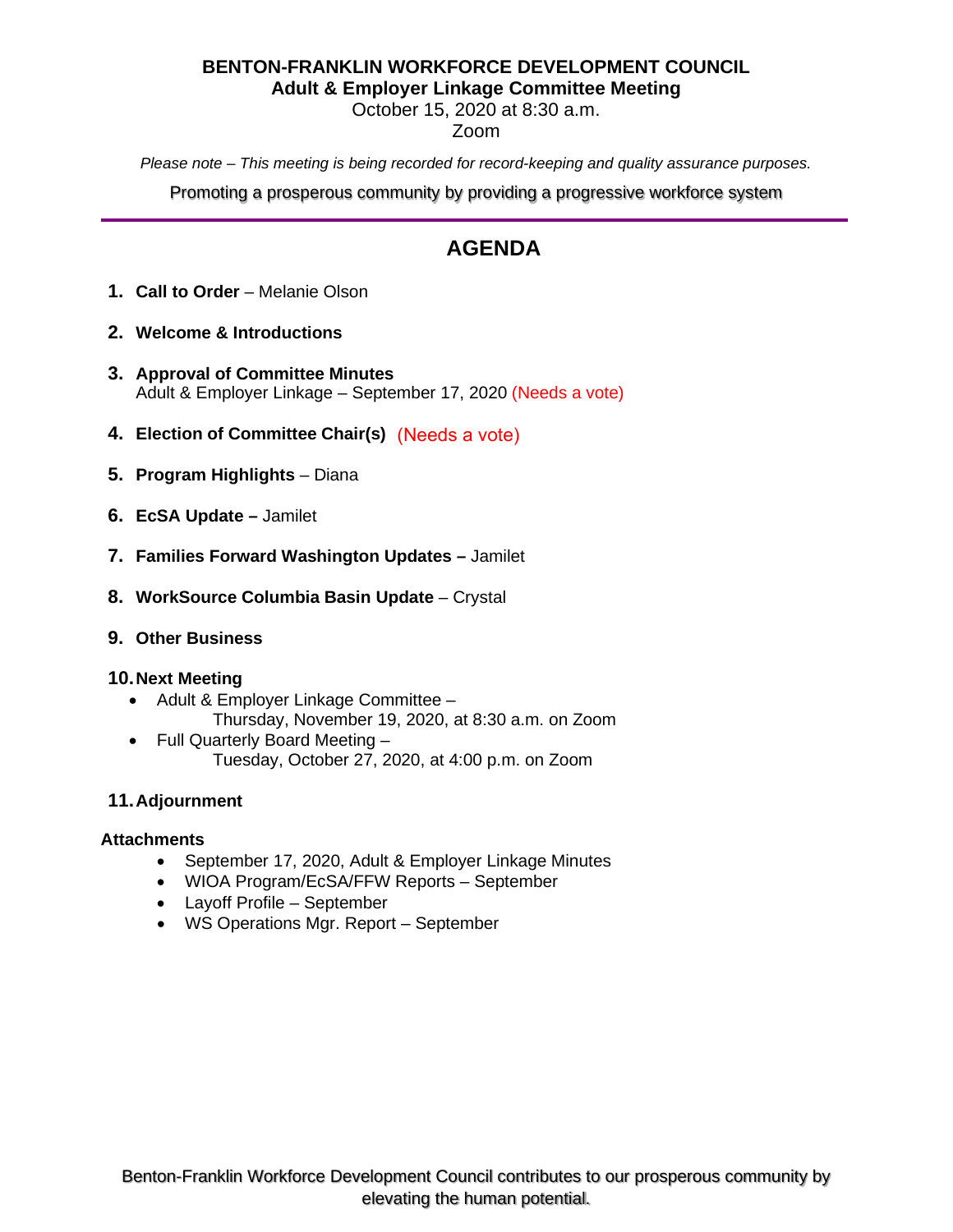# **Benton-Franklin Workforce Development Council**

Adult & Employer Linkage Committee September 17, 2020, at 8:30 a.m. Zoom

| <b>Present</b>                                                                                    | <b>Excused</b> | <b>Absent</b> | <b>Staff/Partners</b>                                                                                                                                                                                                                                                                                                      |
|---------------------------------------------------------------------------------------------------|----------------|---------------|----------------------------------------------------------------------------------------------------------------------------------------------------------------------------------------------------------------------------------------------------------------------------------------------------------------------------|
| Jamie Rasmussen<br>Jennie Weber<br>Karl Dye<br>Melanie Olson<br>Michael Lee<br><b>Todd Samuel</b> | Adolfo de Leon | Lori Mattson  | <b>Tiffany Scott, BFWDC</b><br>Becky Smith, BFWDC<br>Cynthia Garcia, BFWDC<br>David Chavey-Reynaud, BFWDC<br>Diana Hamilton, BFWDC<br>Jamilet Nerell, BFWDC<br>Jessie Cardwell, BFWDC<br>Crystal Bright, WSO<br>Israel Delamora, OIC<br>Heather Woodruff, CPS<br>Jasmine Smith, CPS<br>Kayci Loftus, CPS<br>Rosa Reyna, GW |

### **Call to Order**

Melanie welcomed everyone and called the meeting to order at 8:34 a.m. Becky read through the roll call while everyone introduced themselves.

#### **Approval of Committee Minutes**

Minutes of the August 20, 2020, Adult & Employer Linkage Committee Meeting were provided for members to review.

### **Todd Samuel moved to approve the August 20, 2020, Adult & Employer Linkage Committee Meeting Minutes as presented, seconded by Jennie Weber. Motion carried.**

#### **Program Highlights** – Diana

Diana shared that the Adult, Dislocated Worker, Disaster Recovery, and Employment Recovery contracts have all been fully executed. Thank you to Jessie for the help that she gave on writing these contracts. She has been a great asset to our team. A WARN notice was issued for Sandvik with layoffs happening on October 30, impacting approximately 50 workers. There will be multiple virtual sessions coordinated to accommodate the different work shifts. Some of those employees live in Yakima County, and our rapid response team will coordinate with the South Central WDC for these sessions.

Diana pointed out that the number of customers served is a little behind in each of the programs. Provided in the Program Performance Reports is an explanation of recruitment strategies by the subcontractors that have been implemented to promote services available and increase the number of customers served. There has been a coordinated effort and partnership happening at WorkSource to connect customers who have been receiving unemployment benefits for over 20 weeks utilizing a list provided by ESD. This outreach plan was created to target UI recipients in various industries using several outreach methods.

Diana encouraged everyone to read the Disaster Recovery and Employment Recovery press release that went out this week. The hope is that the press release will generate interest in these programs.

Todd asked about the outreach done to the local churches and food banks. Heather reported that information was given to local foodbank and church staff. These staff members were very surprised that WorkSource was still offering services. This response tells us that we still have work to inform our community partners and the public that our doors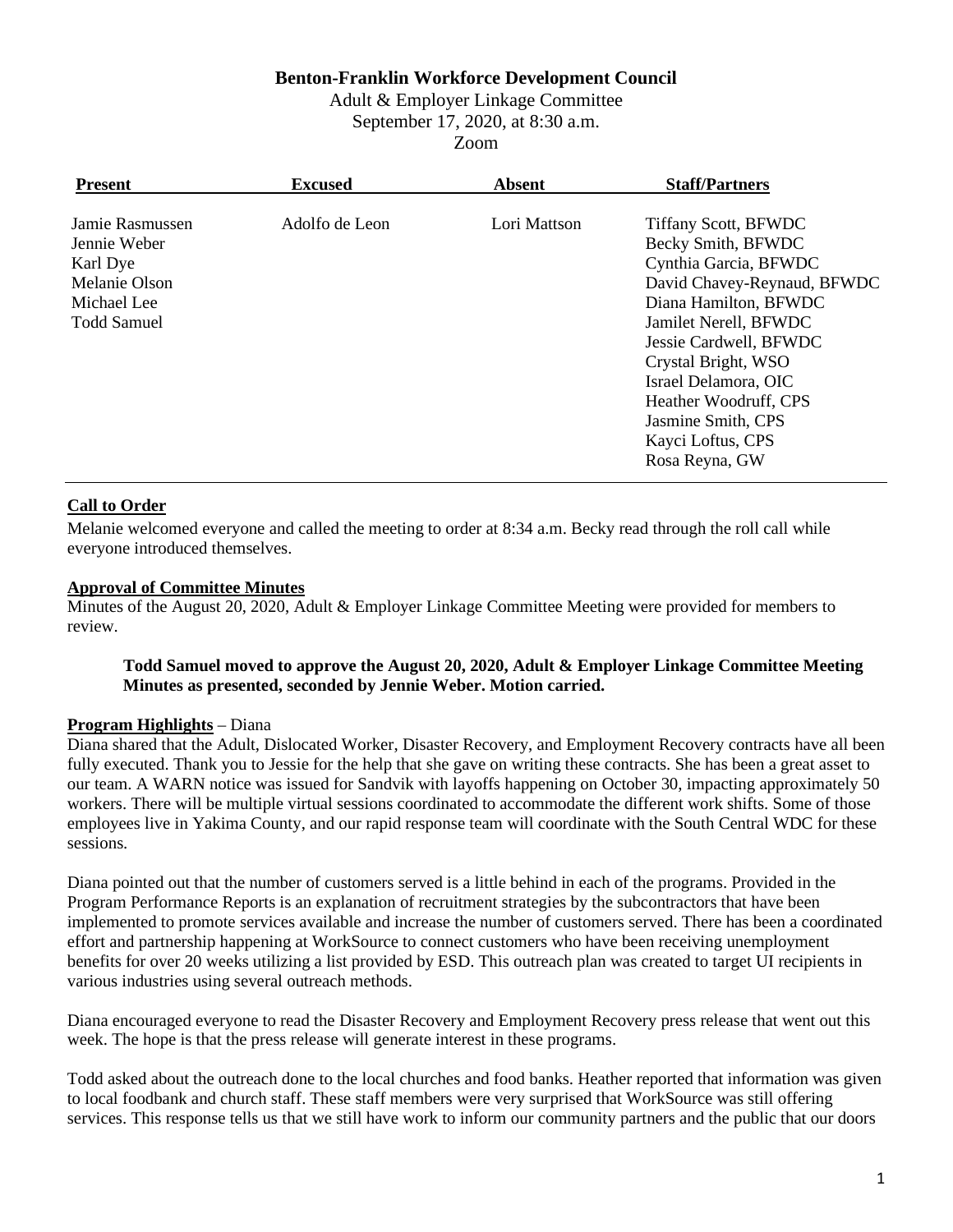are closed, but we are still providing services virtually. Heather described some of the outreach that has happened to promote programs.

Cynthia shared that David will be taking over the Econovue platform. We are currently printing reports of companies that are hiring in specific sectors. In the future, we will be able to report out how this platform is helping. These reports can give state trends and localized data for Benton and Franklin Counties to tell us which sectors and businesses are growing. This will allow us to get the economic data needed to conduct business outreach.

Todd asked about the Disaster Relief listening tours. Diana shared that we learned a lot from these tours highlighting what the current local needs are. The challenge was that when the proposal was made, we were addressing the needs from five months ago. We found out within those grants; there is no flexibility to add the current needs of the community. We need to stick with what was proposed unless there are additional funds added. We can help with the current needs that were identified through other funding sources.

Todd asked about the possibility of people that we help get a job getting COVID-19. Diana shared that the language in the agreements should protect us. The state is currently reviewing the language to make sure.

Todd shared his appreciation for these reports.

## **EcSA Update** – Jamilet

Jamilet pointed to the Program Performance Report emphasizing how COVID-19 has affected EcSA enrollments. They continue to face challenges with customers not wanting to participate in any federal or state-funded program as they seek legal status in the US. Others don't believe the program is free and legitimate.

In July, the Social Policy Research Agency conducted interviews with EcSA partners and staff. Phase one of the research analysis is complete, and she is happy to report that all of the challenges we have struggled with are included in the report. This report shows each of the four areas implementing this program. Within each area, we can see the executive summary, the early implementation success, and challenges and recommendations. The EcSA funding source and the other areas have agreed that they need to provide more flexibility through the pandemic to help relieve the needs of these communities.

Todd asked about the cost per outcome. Jamilet explained that we are still exploring whether our customers need more technical assistance resources. This topic has been brought up with her peers across the state. What is COVID-19 doing to the program and customers? They are exploring what the needs are and how we can meet them.

# **Families Forward Washington (FFW) Updates** – Jamilet

Jamilet shared that as of this week, they have 62 participants, which exceeds the goal of 56 for the program. If we want to enroll more participants, we will need to look at the cost of training. Goodwill continues to provide virtual services and case management. They continue to adapt to the new world of doing virtual services.

# **WorkSource Update** – Crystal

Crystal shared that there are a lot of exciting things going on. Overall, the number of customers is the same as last month. There has not been an uptick in customer traffic that was expected in August. The Job Search waiver has been extended through October 1. Work is being done to get more actional feedback on the surveys. In preparing for the uptick anticipated, they have started reaching out to the community, asking if our service delivery is meeting their needs and what do we need to do to meet those needs. Childcare remains to be a primary concern. Jamilet added that the BFWDC had executed a letter for support for the Imagine Institute, seeking to bring funding resources to meet the needs of childcare in our area.WorkSource staff is being proactive in working to create virtual workshops to help job seekers be prepared through the eyes of the employer. On 9/15, another cohort of the Certified Business Professional kicked off. This will give a total of 16 certified individuals. This means a consistent model of delivery of business services and customer service and shared understanding and focusing on business relationships. We are experiencing hiring across the food processing sectors and are fielding concerns about employees refusing to work and employers not getting the workforce needed. Virtual job fairs are essential and have been a useful tool for us.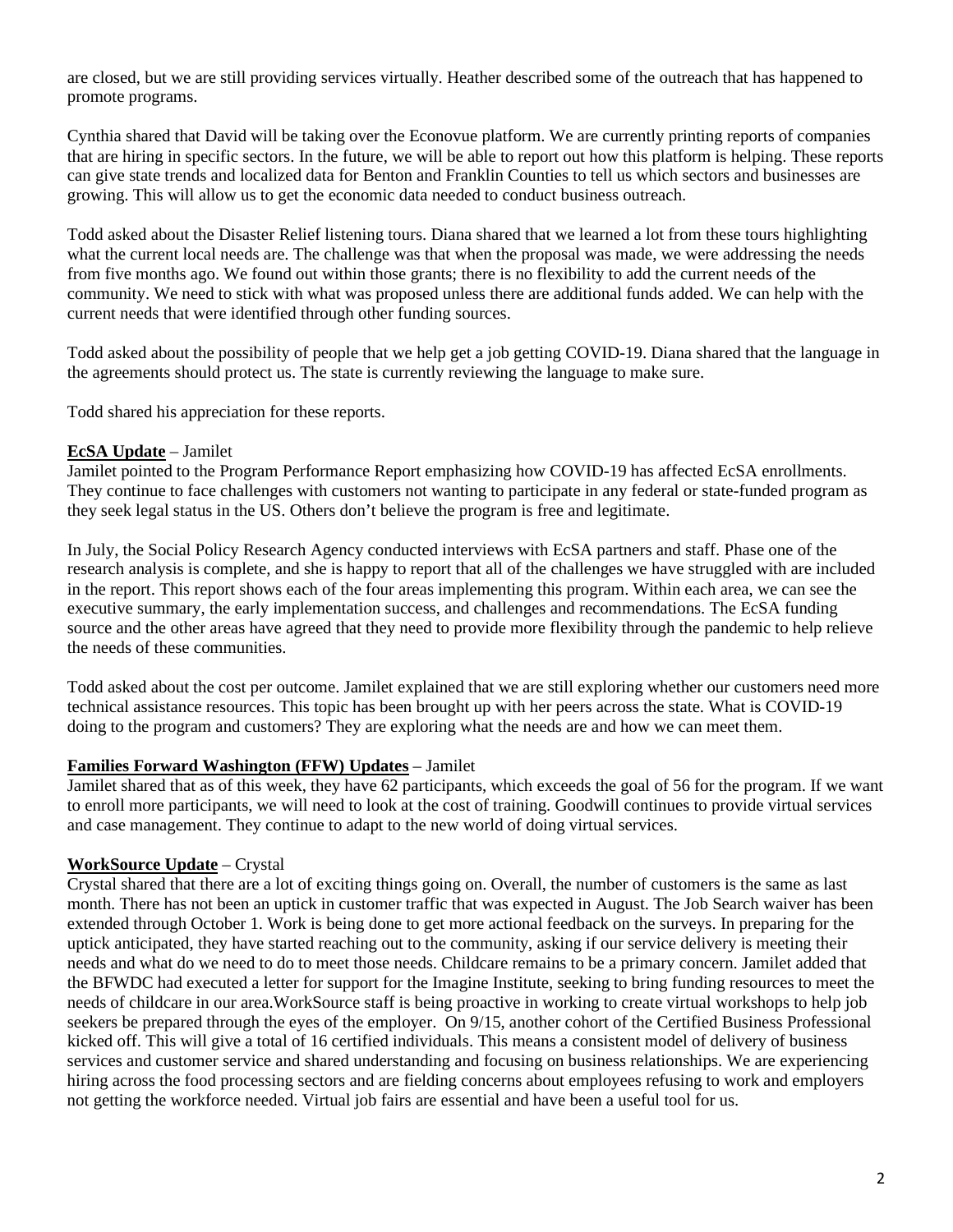Kayci shared a need for a virtual platform where we can help businesses conduct hiring events. The team has been diligently researching other tools to address this and proactively working with the WDC to see if we can move forward with getting a platform of our own if something does not come out from WWA and ESD sooner than later. They continue to focus on sector work. There has been a big focus on apprenticeship opportunities and entrepreneurship. We want to make sure we have a good handle on those as we can see through local data that we have more job seekers than our community has in employer openings. We need to be well versed in traditional and non-traditional employment opportunities for job seekers. We want to make sure we have a subject matter expert to help with entrepreneurial opportunities.

Crystal thanked Tiffany for being our voice back to the Washington Workforce Association and advocating for the need of the job fair platform.

In terms of service delivery, it has been a huge team collaboration to succeed in the last six months. They have been working to help people with unemployment insurance benefits and other basic needs related services. About 80% of our ESD partners have been deployed to provide UI support. These team members are now back home at the WorkSource. We are now shifting our focus back to reemployment. There is a need for a transition back into reemployment thinking. Several venues of training will be happening to help. They are also ramping up safety training.

They have the opportunity to work with a facilitator that will be walking through Lean Process Mapping to continue to move forward to being bigger and better for the community.

Melanie asked about the need for parents to stay home to supervise their children doing schoolwork. Has this affected the number of customers coming into WorkSource? Once children can go back to school, will there be an uptick in people able to access services? Crystal shared they will need to look at extending hours at WorkSource to meet people's needs. Do we need to provide after-hour services to help accommodate these parents?

Crystal shared that the new signage should be available by the end of the month. She is also working with Google to have a new banner placed on our business page to say that the building is closed, but WorkSource is open.

Kayci shared that we are in partnership with the Department of Health. They are researching local employers that have employees unable to return to work due to having been exposed to COVID-19 and/or need the time and support to isolate. They are also working with employers to ensure that they are creating and maintaining a safe environment for their employees to return to work. There are some incentive dollars at the state level that we could partner with the Department of Health to incentivize workers who have been impacted by COVID to get back to their worksites or previous jobs. We have been working through the Business Services Team to identify needs. At this time, we haven't uncovered any of those needs.

Todd asked for clarification around the virtual job fair platform. Tiffany reported that the platform is costly. WWA has been working with ESD due to some confusion with the Brazen platform. We were fortunate that Monster paid for the platform for a limited number of months due to their relationship with ESD and ETO. There was confusion on who would pay for it following that time. We need to look at the following; is Brazen the best tool? How much does it cost? Who is going to pay for it? It would be more beneficial to collaborate with state partners than to try to get a platform ourselves. It is being discussed, and she is confident that they will come to a resolution.

Crystal shared that one significant need in our community is the barrier to technology and digital literacy. The WorkSource system is wracking their brains to look for solutions around digital access. They are looking at things like laptop loaner agreements, access to Wifi, or some way to get our customers connected to digital literacy resources. There is a sense of urgency around this need. Solving this need could be very impactful to our community.

### **PY19 Annual Report** – Cynthia

Cynthia encouraged everyone to read the PY19 Annual Report. Thank you to the board members on the P-ROC Team that helped. This report will be sent out to board members, partners, WWA directors, and Flash Alert.

# **Other Business:** None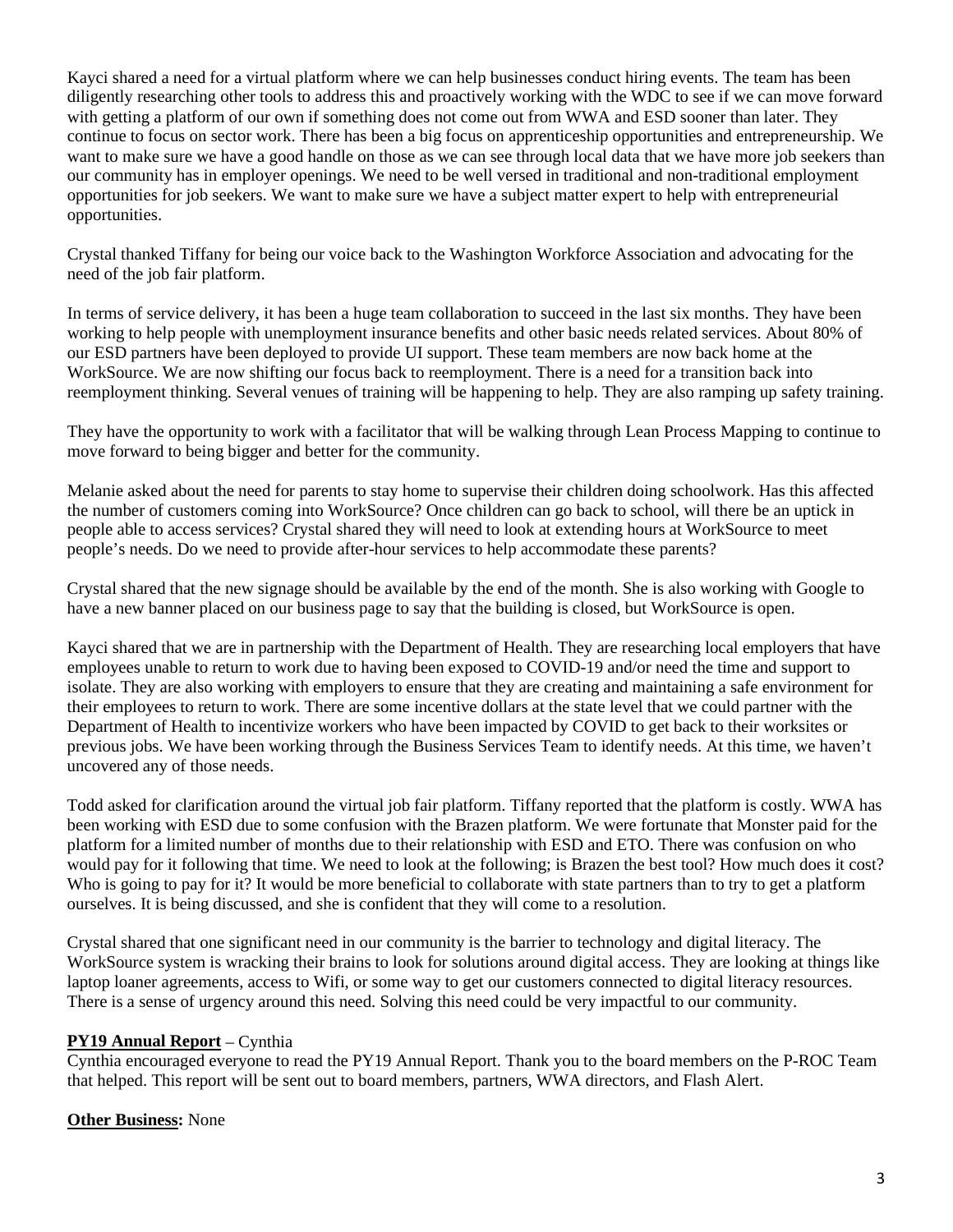**Next Meeting:** The next Adult & Employer Linkage Committee meeting is scheduled for Thursday, October 15, 2020, at 8:30 a.m. on Zoom.

## **Adjournment**

With no further business, the meeting adjourned at 9:38 a.m.

\_\_\_\_\_\_\_\_\_\_\_\_\_\_\_\_\_\_\_\_\_\_\_\_\_\_\_\_\_\_\_\_\_\_\_ \_\_\_\_\_\_\_\_\_\_\_\_\_\_\_\_\_\_\_\_\_\_\_\_\_\_\_\_\_\_\_\_\_\_\_\_\_

Meeting Chair **Date** Becky Smith, Office Manager Date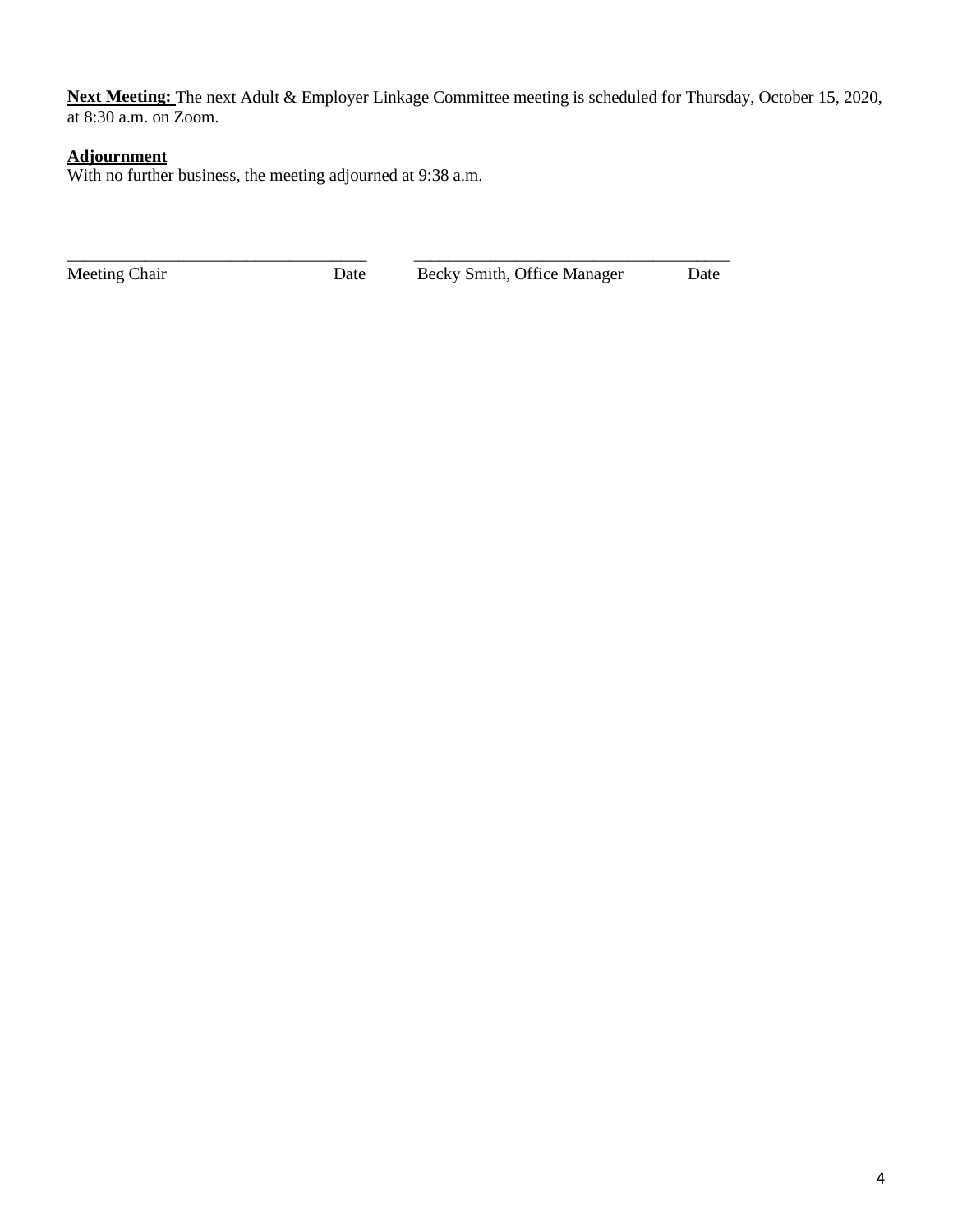

| <b>PY20 Adult Program Performance Summary</b><br>(Cumulative) |                        |                               |                      |  |  |
|---------------------------------------------------------------|------------------------|-------------------------------|----------------------|--|--|
| <b>Program Expenditures</b>                                   | <b>Budget Total</b>    | <b>YTD Spent</b>              | % Spent              |  |  |
| As of July 31, 2020                                           | \$694,352              | \$63,388                      | 9%                   |  |  |
| <b>Enrollments</b>                                            | <b>Actual Outcomes</b> | <b>Monthly to Date Target</b> | <b>Annual Target</b> |  |  |
| <b>Total Served</b>                                           | 43                     | 73                            | 193                  |  |  |
| <b>Exits</b>                                                  |                        |                               |                      |  |  |
| <b>Total Employed Exits</b>                                   | 17                     | 23                            | 136                  |  |  |
| <b>Placement Rate</b>                                         | 89.47%                 | 85%                           | N/A                  |  |  |
| Median Wage                                                   | \$14.00                | \$14.50                       | \$14.50              |  |  |
| <b>Services</b>                                               |                        |                               |                      |  |  |
| Individual Training Account (ITA)                             | 3                      | 0                             | 50                   |  |  |
| On-the-Job Training (OJT)                                     | 0                      | 0                             | 5                    |  |  |
| Work Experience (WEX)                                         | $\mathbf{1}$           | 0                             | 6                    |  |  |
| Apprenticeship                                                | $\Omega$               | N/A                           | N/A                  |  |  |
| Credentials Earned                                            | 0                      | N/A                           | N/A                  |  |  |

**Total Served:** Subrecipient worked to take a more direct approach to recruitment by targeting specific industries and training opportunities based on employer needs.

- Worked with H&R Elite Trucking Academy to develop ongoing forklift training classes to generate enrollments.
- Generated a forklift flyer and posted on the WorkSource Columbia Basin (WSCB) Facebook page, local job search Facebook pages, and emailed to community partners. It also was sent to Unemployment Insurance Recipients. This effort brought in 200 referrals; staff is currently working through those referrals.
- Conducted a telephone survey to gain clarity on the customer experience and respond to their needs. Feedback was used to develop service strategies, identify customers interested in training, and tailor outreach to inform the community on services WSCB has to offer.
- There is a new sign in front of WorkSource below the readerboard to inform the public that we provide services during Covid. There is a QR Code they can access from their phone camera.

**Exits:** Subrecipient is working with the Business Services team and currently enrolled customers to fill employment gaps.

- Connecting with different in-demand business sectors to understand business needs.
- A new sector for entry-level positions has been designated to help those who need to get back to work immediately.
- The Business Services Team has scheduled a Virtual Job Fair for October 21<sup>st</sup> from 10:00 am  $-$  2:00 pm. Ten employers have already confirmed participation, including Pasco Processing, Walmart, Avalon Healthcare, and Senior Life Resources. This event will support the general public as well as WIOA program customers in obtaining employment.

### **Median Wage:**

This wage amount will increase as customers continue to exit into unsubsidized employment throughout the program year.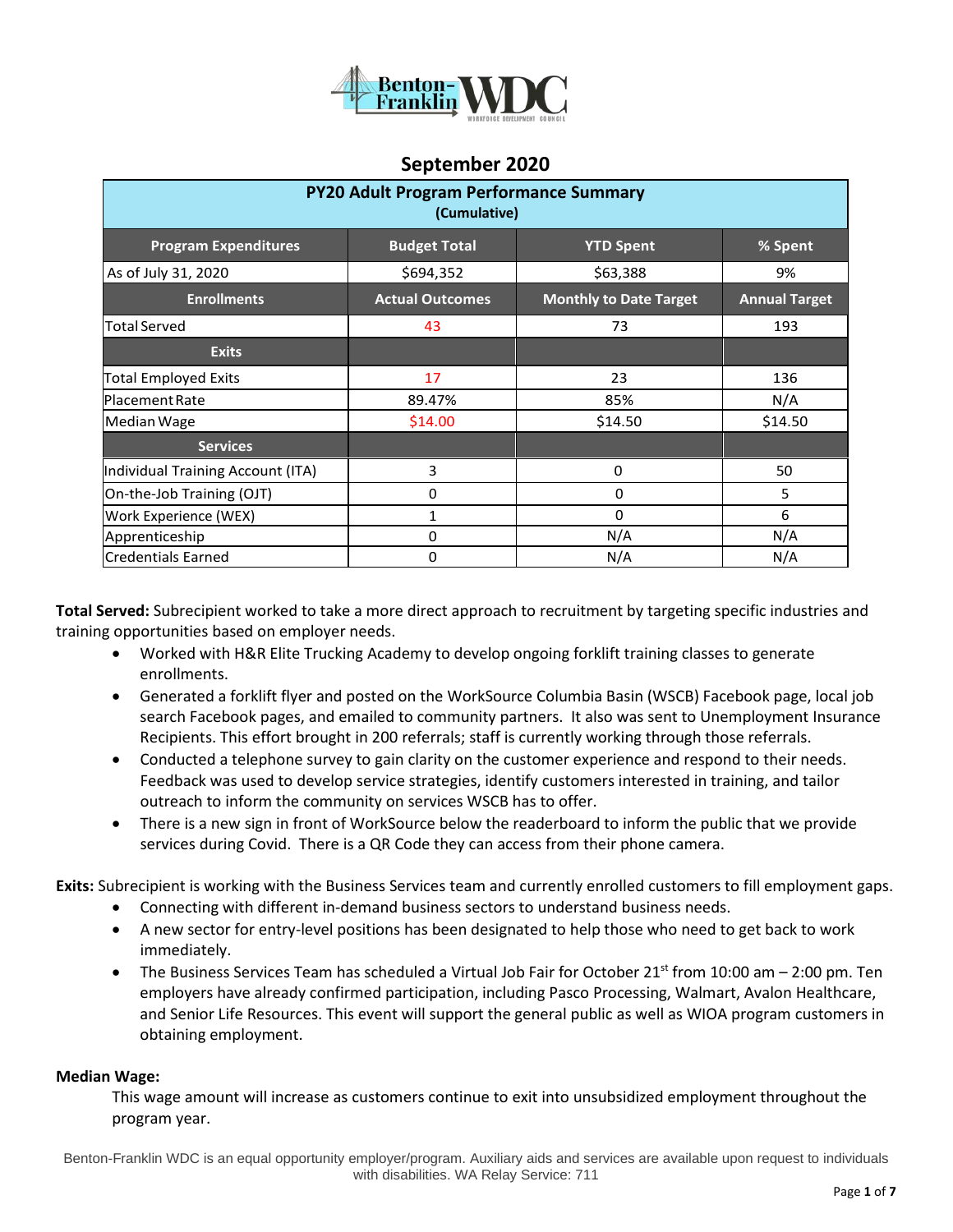

| PY20 Dislocated Worker Program Performance Summary<br>(Cumulative) |                        |                               |                                |  |  |
|--------------------------------------------------------------------|------------------------|-------------------------------|--------------------------------|--|--|
| <b>Program Expenditures</b>                                        | <b>Budget Total</b>    | <b>YTD Spent</b>              | % Spent                        |  |  |
| As of August 31, 2020                                              | \$746,048              | \$87,904                      | 12%                            |  |  |
| <b>Enrollments</b>                                                 | <b>Actual Outcomes</b> | <b>Monthly to Date Target</b> | <b>Annual</b><br><b>Target</b> |  |  |
| <b>Total Served</b>                                                | 59                     | 65                            | 186                            |  |  |
| <b>Exits</b>                                                       |                        |                               |                                |  |  |
| <b>Total Employed Exits</b>                                        | 18                     | 0                             | 105                            |  |  |
| <b>Placement Rate</b>                                              | 90%                    | 85%                           | 85%                            |  |  |
| Median Wage                                                        | \$20.00                | \$19.00                       | \$19.00                        |  |  |
| <b>Services</b>                                                    |                        |                               |                                |  |  |
| Individual Training Account (ITA)                                  | 6                      | 3                             | 40                             |  |  |
| On-the-Job Training (OJT)                                          | 0                      | 0                             | 15                             |  |  |
| <b>Credentials Earned</b>                                          | 0                      | N/A                           | N/A                            |  |  |

**Total Served:** Subrecipient is working to take a more direct approach to recruitment by targeting specific industries and training opportunities base on employer needs.

- Each Employment Specialists called 100+ individuals who are currently receiving unemployment benefits. These outreach efforts enabled staff to connect with customers living in rural communities, poverty, Black, Indigenous, and People of Color (BIPOC) communities. Subrecipient staff utilized this opportunity to remind the public that Worksource is "open" to provide services virtually, via email, and over the phone.
- Outreach for the Latino Community by handing out flyers at businesses in downtown Pasco.
- Connected with the Salvation Army and exchanged information to serve their visitors who may need assistance.
- Generated a forklift flyer and posted on the WorkSource Columbia Basin (WSCB) Facebook page, local job search Facebook pages, and emailed to community partners. It also was sent to Unemployment Insurance Recipients. This effort brought in 200 referrals; staff is currently working through those referrals.
- Created a flyer to generate interest in welding certifications through Oxarc, for those looking to move into an in-demand occupation.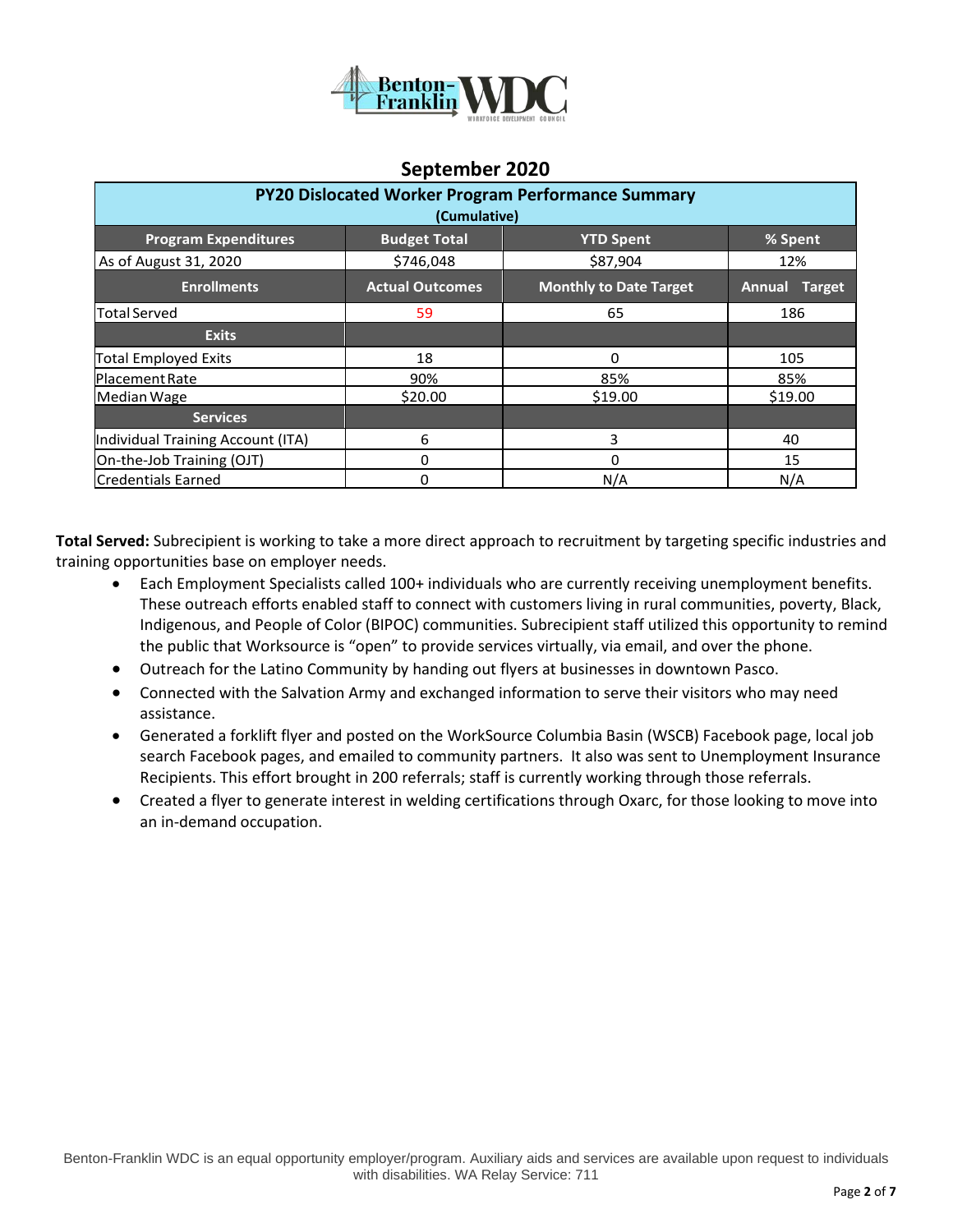

| <b>PY19 Rapid Response Program Performance Summary</b><br>(Cumulative) |                        |                               |                      |  |  |
|------------------------------------------------------------------------|------------------------|-------------------------------|----------------------|--|--|
| <b>Program Expenditures</b>                                            | <b>Budget Total</b>    | <b>YTD Spent</b>              | % Spent              |  |  |
| As of August 31, 2020                                                  | \$248,679              | \$58,862                      | 24%                  |  |  |
| <b>Enrollments</b>                                                     | <b>Actual Outcomes</b> | <b>Monthly to Date Target</b> | <b>Annual Target</b> |  |  |
| <b>Total Served</b>                                                    | 28                     | 30                            | 65                   |  |  |
| <b>Exits</b>                                                           |                        |                               |                      |  |  |
| <b>Total Employed Exits</b>                                            | 5                      | 8                             | 47                   |  |  |
| Placement Rate                                                         | 83%                    | 85%                           | 85%                  |  |  |
| Median Wage                                                            | \$23.88                | \$19.00                       | \$19.00              |  |  |
| <b>Services</b>                                                        |                        |                               |                      |  |  |
| Individual Training Account (ITA)                                      | 6                      | 10                            | 27                   |  |  |
| <b>Credentials Earned</b>                                              | 0                      | N/A                           | N/A                  |  |  |

#### **Total Served:**

- Sandvik is laying off approximately 50 workers on October 30<sup>th</sup>. A total of eight Rapid Response sessions have been scheduled during the second week of October to accommodate multiple work shifts (graveyard, swing, day) and enable all employees to adhere to social distancing guidelines at the employer's site. Enrollments will increase as impacted workers attend Rapid Response sessions and learn of services available at WorkSource.
- Each Employment Specialists called 100+ individuals who are currently receiving unemployment benefits. These outreach efforts enabled staff to connect with customers living in rural communities, poverty, Black, Indigenous, and People of Color (BIPOC) communities. Subrecipient staff utilized this opportunity to remind the public that Worksource is "open" to provide services virtually, via email, and over the phone.
- Generated a forklift flyer and posted on the WorkSource Columbia Basin (WSCB) Facebook page, local job search Facebook pages, and emailed to community partners. It also was sent to Unemployment Insurance Recipients. This effort brought in 200 referrals, and staff is currently working through those referrals.
- Created two forklift training cohorts to begin in October. This outreach effort brought in over 200 referrals, and staff will report on enrollments obtained from these referrals next month.

#### **Total Employed Exits:**

The Business Services Team has scheduled a Virtual Job Fair for October 21<sup>st</sup> from 10:00 am  $-$  2:00 pm. Ten employers have already confirmed participation, including Pasco Processing, Walmart, Avalon Healthcare, and Senior Life Resources. This event will support the general public as well as WIOA program customers in obtaining employment.

#### **Placement Rate:**

This rate will increase as customers continue to exit into unsubsidized employment throughout the program year.

### **Individual Training Accounts:**

- Employment specialists created a flyer to help generate interest in welding certifications through Oxarc. This flyer targeted individuals in occupations that are currently not in-demand in our area but possess the skills to transfer into welding positions.
- Staff created two forklift training cohorts to begin in October. This outreach effort brought in over 200 referrals, and the number of training opportunities developed will be reported next month.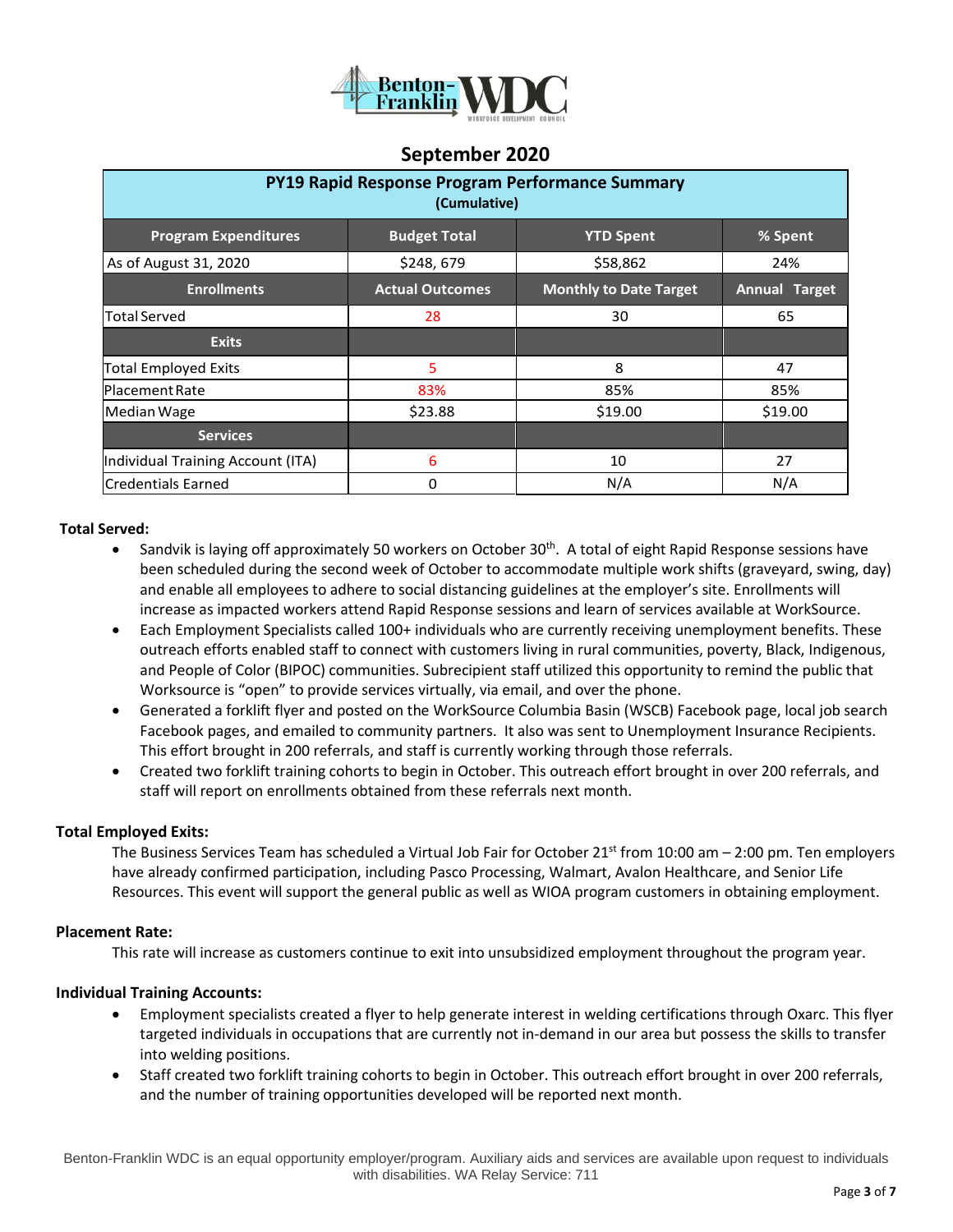

| <b>Disaster Recovery Dislocated Worker</b><br>(Cumulative from July 2020 - March 2022)    |                        |                                              |         |  |  |  |
|-------------------------------------------------------------------------------------------|------------------------|----------------------------------------------|---------|--|--|--|
| <b>Program Expenditures</b>                                                               | <b>Budget Total</b>    | <b>YTD Spent</b>                             | % Spent |  |  |  |
| As of August 31, 2020                                                                     | \$424,000              | \$3,789                                      | $0.9\%$ |  |  |  |
| <b>Performance Factors</b>                                                                | <b>Actual Outcomes</b> | <b>Monthly to Date Target Program Target</b> |         |  |  |  |
| <b>Total Served</b>                                                                       | 0                      | 2                                            | 32      |  |  |  |
| Number of Participants both in Disaster-Relief and<br><b>Career and Training Services</b> | $\Omega$               | 2                                            | 23      |  |  |  |
| # of Participants in Training Services (excluding OJT)                                    | $\Omega$               | O                                            | 10      |  |  |  |
| # of Participants Place in Work-Based Learning<br>(WEX/Internship)                        | 0                      | 2                                            | 23      |  |  |  |
| # of Participants entered unsubsidized employment<br>at exit                              |                        |                                              | 22      |  |  |  |

**Total Served:** Subrecipient did an exhaustive review of the positions that were submitted and approved within the original grant application:

- Developed an outreach plan based on the review to include 11 specific employers for janitorial, cleaning, and food preparation positions.
- Three positions are currently being developed:
	- o Pasco Specialty Kitchen: janitorial and sanitation
	- o Pasco Farmer's Market: sanitation
	- o ESD Migrant Seasonal Farmworker: community outreach, awareness, connection to resources
- Partnerships with the Department of Health, Tri-City Food Bank, and St. Vincent DePaul to develop humanitarian positions were discussed.

### **Subset of Total Served:**

**Number of participants in Disaster-Relief and Career and Training Services:** This number will increase as customers enroll in the Disaster Recovery Program.

**Number of participants place in Work-Based Learning (WEX/Internship):** This number will increase as customers enroll in the Disaster Recovery Program.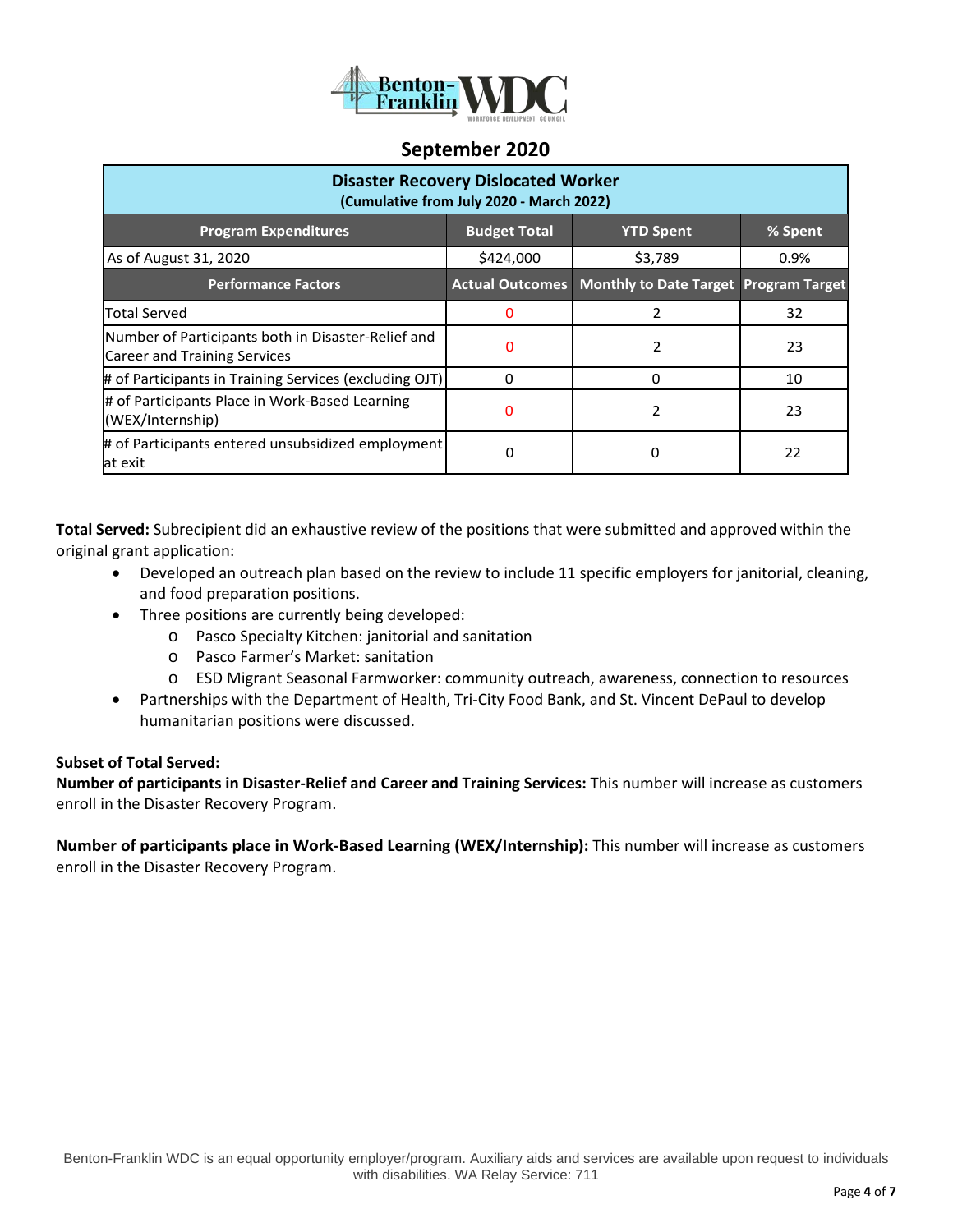

| <b>Employment Recovery Dislocated Worker</b><br>(Cumulative from July 2020 - March 2022) |                        |                               |                       |  |  |
|------------------------------------------------------------------------------------------|------------------------|-------------------------------|-----------------------|--|--|
| <b>Program Expenditures</b>                                                              | <b>Budget Total</b>    | <b>YTD Spent</b>              | % Spent               |  |  |
| As of August 31, 2020                                                                    | \$446,253              | \$2,980                       | 0.7%                  |  |  |
| <b>Performance Factors</b>                                                               | <b>Actual Outcomes</b> | <b>Monthly to Date Target</b> | <b>Program Target</b> |  |  |
| <b>Total Served</b>                                                                      |                        | 5                             | 55                    |  |  |
| # of Participants Enrolled in Training Services<br>(excluding OJT)                       | 0                      | 0                             | 30                    |  |  |
| # of Participants in On the Job Training (OJT)                                           | 0                      | 0                             | 3                     |  |  |
| # of Participants Place in Work-Based Learning<br>(WEX/Internship)                       | 0                      | 0                             | 10                    |  |  |
| # of Participants entered unsubsidized<br>employment at exit                             | 0                      |                               | 44                    |  |  |

### **Total Served:**

- Sandvik is permanently laying off approximately 50 workers on October 30<sup>th</sup>. A total of eight Rapid Response sessions have been scheduled during the second week of October to accommodate multiple work shifts (graveyard, swing, day) and enable all employees to adhere to social distancing guidelines at the employer's site. Two individuals have already requested program services and are scheduled for program enrollment in October. Additional enrollments will increase as impacted workers attend Rapid Response sessions and learn of services available at WorkSource.
- Each Employment Specialists called 100+ individuals who are currently receiving unemployment benefits. These outreach efforts enabled staff to connect with customers living in rural communities, poverty, Black, Indigenous, and People of Color (BIPOC) communities. Subrecipient staff utilized this opportunity to remind the public that Worksource is "open" to provide services virtually, via email, and over the phone.
- Employment specialists created a flyer to help generate interest in welding certifications through Oxarc.
- The welding flyer targeted individuals in occupations that are currently not in-demand in our area but possess the skills to transfer into welding positions.
- Outreach for the Latino Community by handing out flyers at businesses in downtown Pasco.
- Connected with the Salvation Army and exchanged information to serve their visitors who may need assistance.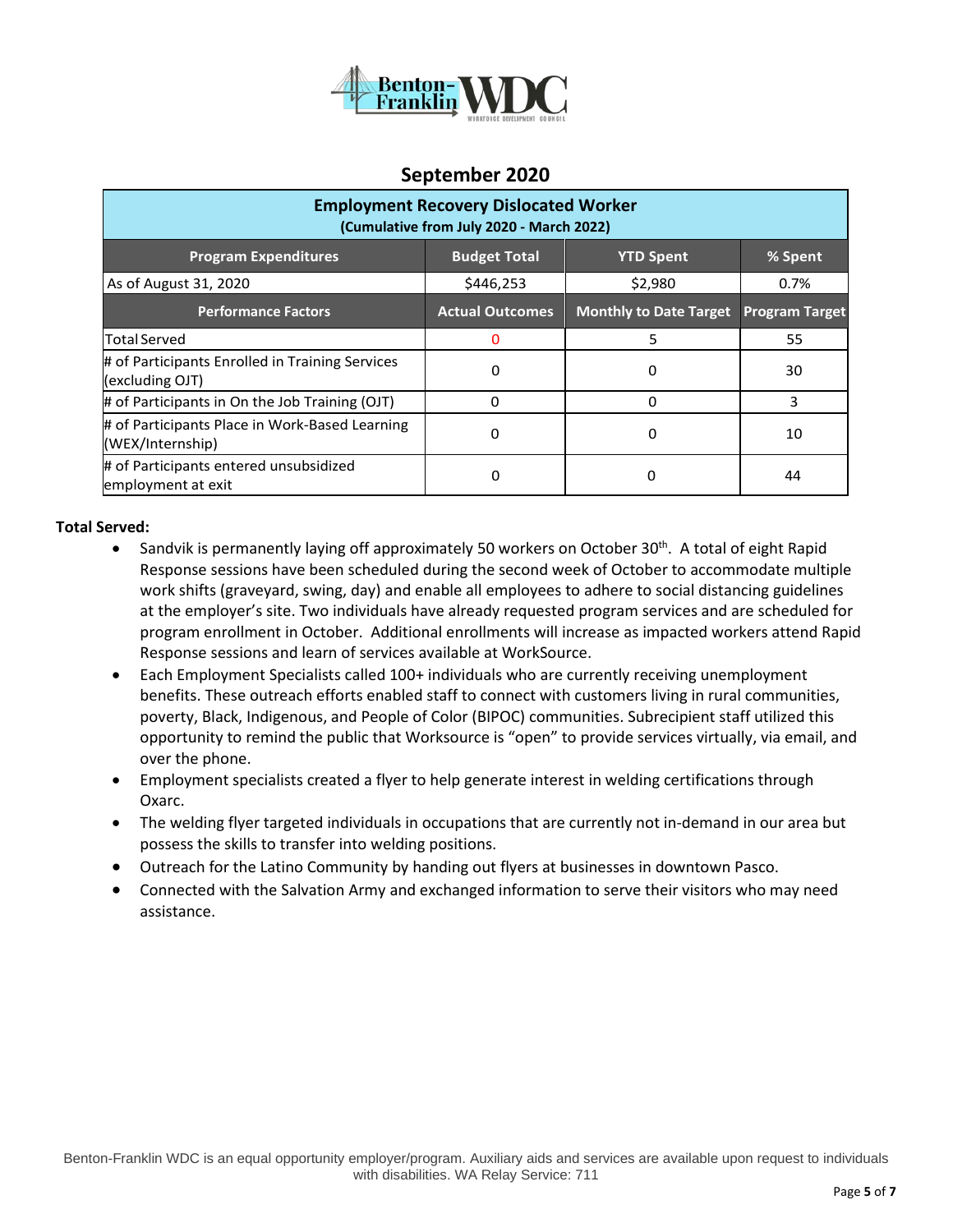

| <b>PY20 EcSA Program Performance Summary</b><br>(Cumulative from September 2019-March 2022) |                        |                               |                       |  |  |
|---------------------------------------------------------------------------------------------|------------------------|-------------------------------|-----------------------|--|--|
| <b>Program Expenditures</b>                                                                 | <b>Budget Total</b>    | <b>Contract Spent</b>         | % Spent               |  |  |
| As of September 30, 2020                                                                    | \$700,000.00           | 273,690.52                    | 39%                   |  |  |
| <b>Enrollments</b>                                                                          | <b>Actual Outcomes</b> | <b>Monthly to Date Target</b> | <b>Program Target</b> |  |  |
| Total Served                                                                                | 12                     | 69                            | 138                   |  |  |
| <b>Exits</b>                                                                                |                        |                               |                       |  |  |
| Total Employed Exits                                                                        | 3                      | 44                            | 115                   |  |  |
| <b>Services</b>                                                                             |                        |                               |                       |  |  |
| Individual Training Account (ITA)                                                           | 1                      | 12                            | 30                    |  |  |
| Self-Sufficiency Matrix Progression                                                         | 7                      | 48                            | 115                   |  |  |
| Financial Literacy & Budget Training                                                        | 9                      | 69                            | 138                   |  |  |
| <b>Mentorship</b>                                                                           |                        |                               |                       |  |  |
| 1:1 Mentoring                                                                               | 2                      | 24                            | 56                    |  |  |
| Group Membership                                                                            | 0                      | 35                            | 82                    |  |  |

- Continued outreach efforts to engage with North Franklin County communities:
	- o Online/Social media posting utilizing Jot Forms and bilingual flyers;
	- o Mass email and cold calling Unemployment Insurance recipients;
	- o Cold-call SNAP recipients in partnership with DSHS;
	- o Distribution of program flyers to popular locations throughout North Franklin County (total visited nine locations).
- In October we will explore other outreach efforts such as:
	- o Bilingual program postcards delivery to all residential addresses in North Franklin county;
	- o Partnership with the North Franklin School District for monthly distribution of program flyers during the daily curbside lunch pick-up.
- Service delivery remains remote except for critical support services;
	- o Phone calls, texts, and email are the main form of communication for both EcSA participants and the screening of future participants.
- Monthly Provider Meetings, facilitated by EcSA staff, continue to attract more partners;
	- o To date we have 15 partners attending this meeting to learn about EcSA program.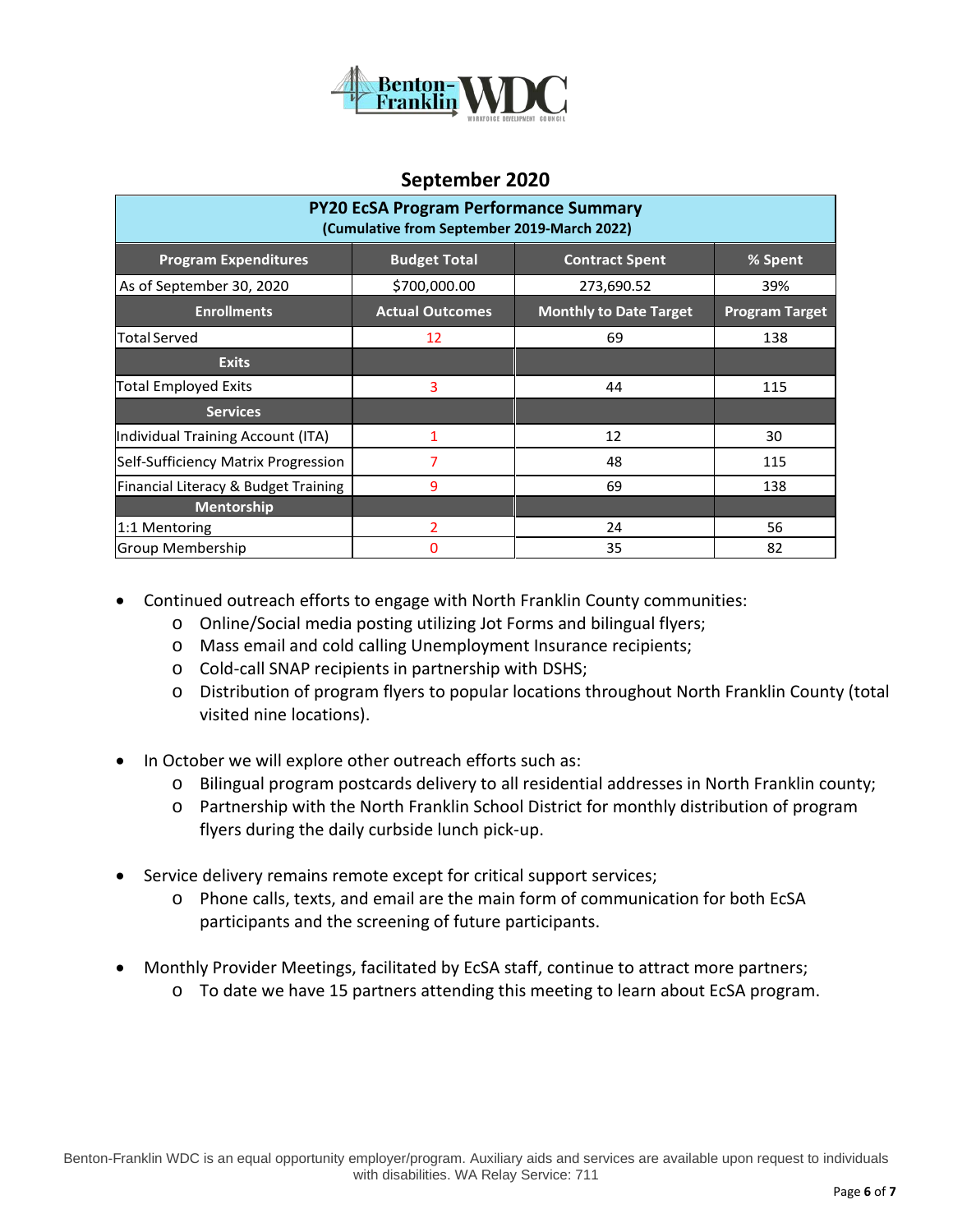

| <b>PY20 FFW Program Performance Summary</b><br>(Cumulative from September 2018-June 2021) |                         |                        |                   |  |  |
|-------------------------------------------------------------------------------------------|-------------------------|------------------------|-------------------|--|--|
| <b>Program Expenditures</b><br><b>Budget Total</b><br>% Spent<br><b>YTD Spent</b>         |                         |                        |                   |  |  |
| As of September 30, 2020                                                                  | \$477,894               | 393,219.21             | 82.3%             |  |  |
| <b>Tracked Monthly</b>                                                                    | <b>Monthly Outcomes</b> | <b>YTD Date Target</b> | <b>Study Goal</b> |  |  |
| # screened for potential FFW enrollment                                                   | 7                       | 362                    |                   |  |  |
| # enrolled in FFW                                                                         | 3                       | 62                     | 56                |  |  |
| # enrolled in training tracks                                                             | 3                       | 60                     | 56                |  |  |
| # of participants who met with their career<br>coach/job developer                        | 43                      | 60                     | 56                |  |  |
| # of participants who received financial<br>capacity-building referrals                   | $\overline{2}$          | 11                     | 56                |  |  |
| Of those who began training:                                                              | 3                       | 60                     |                   |  |  |
| # completed training                                                                      | 7                       | 41                     |                   |  |  |
| # earned certification                                                                    | 7                       | 41                     |                   |  |  |
| #placed in employment                                                                     | 6                       | 39                     |                   |  |  |

- The FFW program has successfully met the study goal of enrolling 56 non-custodial parents:
	- o Enrollment ends in December 2020;
	- o New enrollments depend upon funding available to cover training fees.
- Continue to follow up with participants via three points of contact (i.e., phone, text, and email) to ensure regular communication during this time;
- Continue to build relationships with employers in within all FFW sectors for job placements;
- The BFWDC, DCS, and Goodwill continue to meticulously analyze the program budget to ensure funding dollars are being spent accordingly:
	- o Exploring ways to maximize training dollars to continue enrolling non-custodial parents and placing them into training.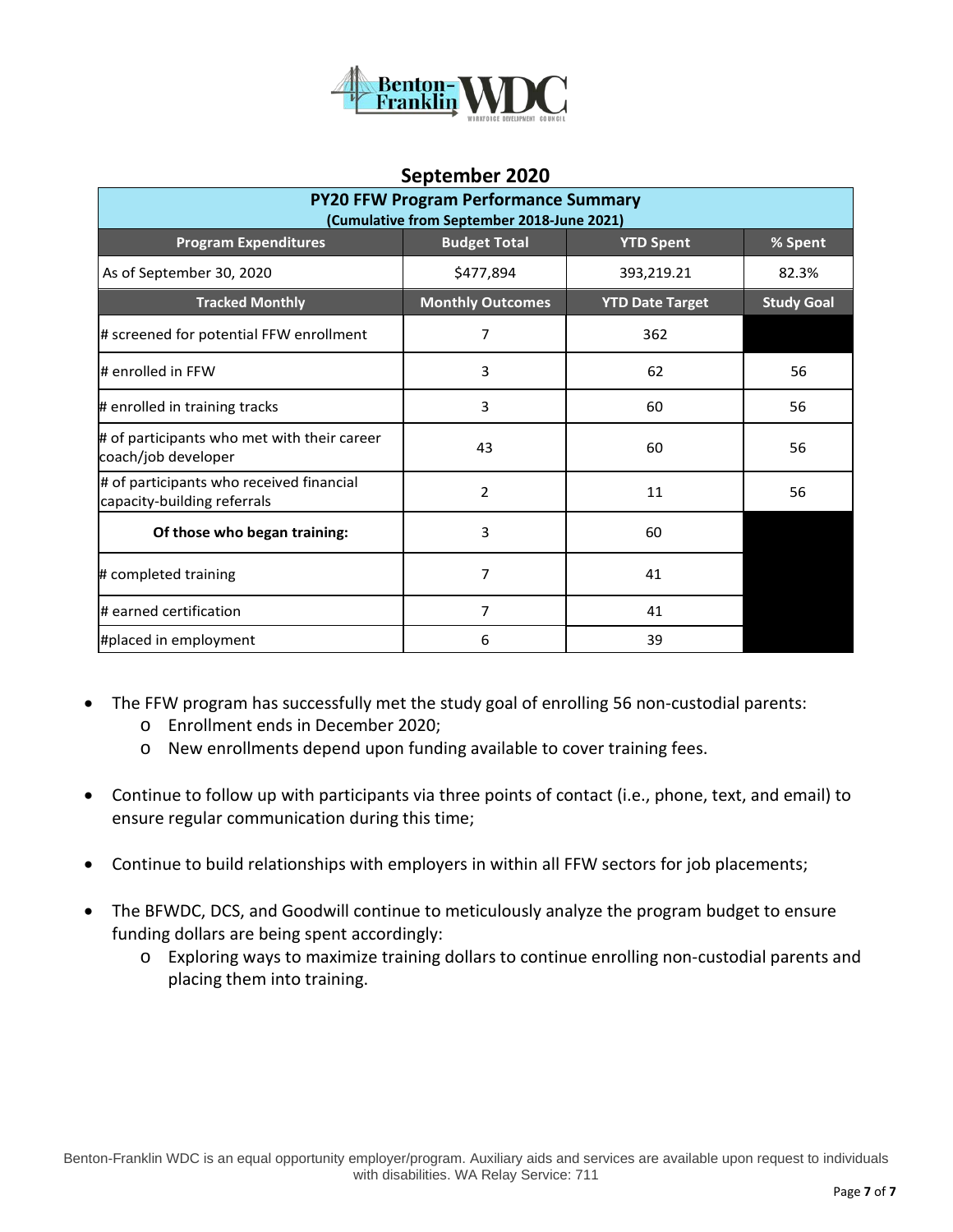

#### **PY20 Dislocated Worker Lay-off Profile Benton-Franklin Counties September 2020**

| <b>Company Name</b>                                                                                                                                                                                                                                                                                                                                                                                                                                                                                                                                                                                                                                                                                                                                                                                                       | <b>Date Notified</b> | <b>Industry</b>                    | City                   | <b>Layoff Date</b> | <b>WARN</b> | <b>Presentation</b> | # Impacted   |
|---------------------------------------------------------------------------------------------------------------------------------------------------------------------------------------------------------------------------------------------------------------------------------------------------------------------------------------------------------------------------------------------------------------------------------------------------------------------------------------------------------------------------------------------------------------------------------------------------------------------------------------------------------------------------------------------------------------------------------------------------------------------------------------------------------------------------|----------------------|------------------------------------|------------------------|--------------------|-------------|---------------------|--------------|
| Public School Employees (PSE)                                                                                                                                                                                                                                                                                                                                                                                                                                                                                                                                                                                                                                                                                                                                                                                             | 8/14/2020            | Education                          | <b>Benton-Franklin</b> |                    | <b>No</b>   | 9/1/2020            | Not reported |
| 9/1/2020: Staff presented rapid response layoff information session on September 1st, 2020. The presentation included an overview of WorkSource, UI benefits, Healthcare, 211, WIOA Dislocated Worker<br>program, and Worker Retraining. Overall, there was 361 school district employees in attendance all statewide. An additional webinar session dedicated to UI will be scheduled.9/3/2020: UI dedicated webinar will<br>be scheduled for September 15th from 4:00 pm to 5:30 pm                                                                                                                                                                                                                                                                                                                                     |                      |                                    |                        |                    |             |                     |              |
| <b>Sandvik</b>                                                                                                                                                                                                                                                                                                                                                                                                                                                                                                                                                                                                                                                                                                                                                                                                            | 7/21/2020            | <b>Manufacturing</b>               | Kennewick              | 10/30/2020         | <b>Yes</b>  |                     | 50           |
| 9/1/2020: To better accommodate the multiple work shifts, staff will be coordinating several sessions in partnership with the South Central Workforce Council. Orientations are set to be scheduled for mid<br>October or sooner. 9/9/2020: Presentation tentative dates were set for October 5th, October 6th, and October 12th for a toal of eight sessions in order to accomodate for all shifts (graveyard, swing, day) and for<br>all employees to stay within social distancing guidlines at the employer site. Impacted positions include 40 operations/manufacturing, six maintenance, one safety coordinator, one senior buyer, and one flow<br>manager. 9/21/2020: With the assistance of Bill Messenger email:bmessenger@wslc.org, Sanvdik will be apply for the TAA grant due to their connections to Boeing. |                      |                                    |                        |                    |             |                     |              |
| <b>Crest Logistics, LLC</b>                                                                                                                                                                                                                                                                                                                                                                                                                                                                                                                                                                                                                                                                                                                                                                                               | 5/11/2020            | Transportation/Warehousing Burbank |                        | 7/3/2020           | Yes         | 6/10/2020           | 68           |
| 9/10/2020: Staff enrolled impacted worker in DW program. Impacted worker was able to complete training for CDL and obtained license as well as employment.                                                                                                                                                                                                                                                                                                                                                                                                                                                                                                                                                                                                                                                                |                      |                                    |                        |                    |             |                     |              |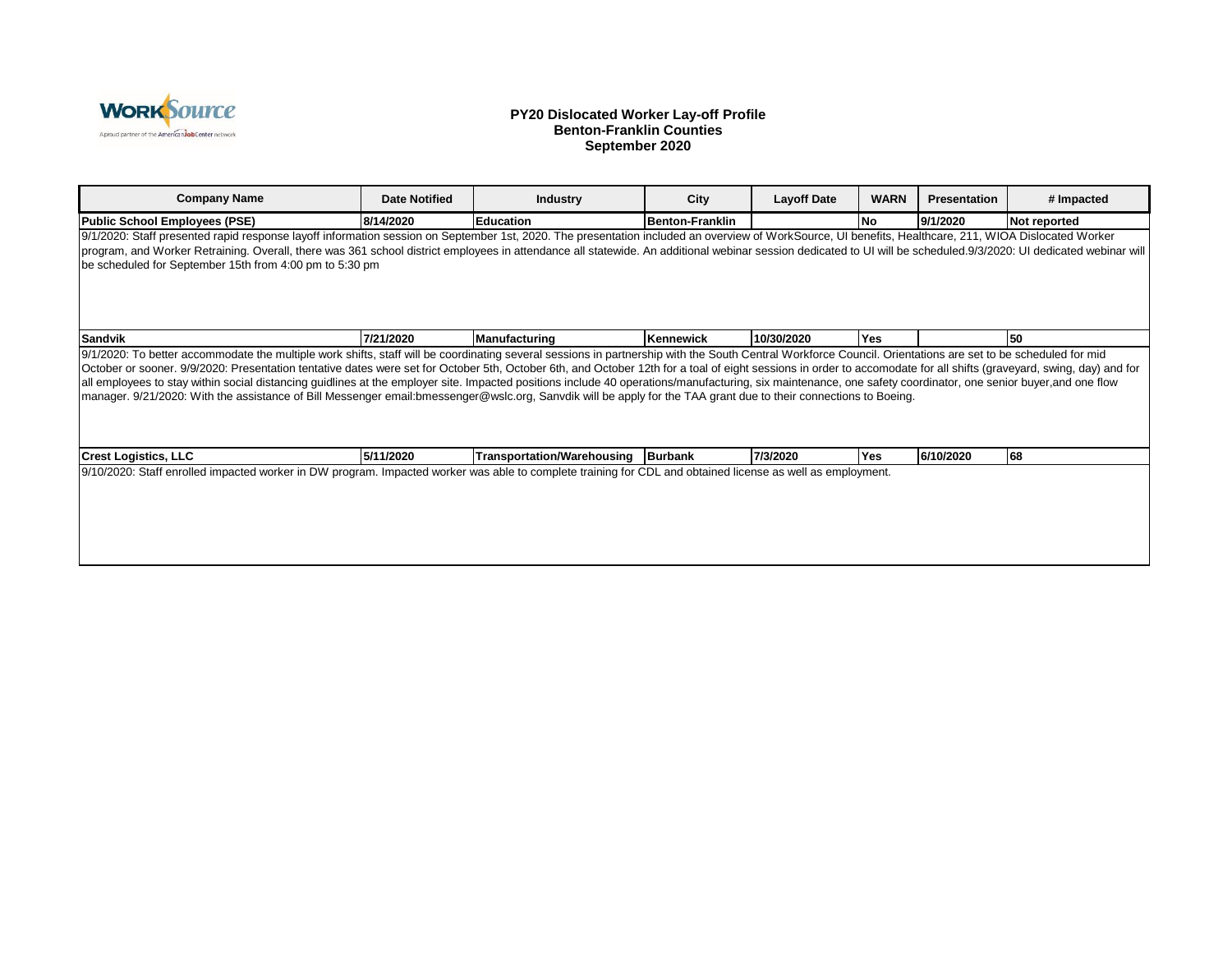

### **WorkSource Operator Report**

Benton Franklin Workforce Consortium September 2020

### **September Highlights:**

- Robust local virtual service delivery design continued through stand up of taskforces.
- WSCB Business Services Team members will host our 2<sup>nd</sup> Virtual Job Fair on 10/21/20.
- WSCB team members continue to provide services virtually. Jobseeker customer numbers continue to be low with requests focused on access to basic needs related supports.

#### **WorkSource Site Operations:**

| <b>Customer Counts 9/1/20 to 9/30/20</b>                           |                                    |                                    |
|--------------------------------------------------------------------|------------------------------------|------------------------------------|
| <b>Total Staff Assisted Seekers</b>                                |                                    | 331                                |
| <b>Total Staff Assisted Services</b>                               |                                    | 709                                |
| <b>Basic Services</b>                                              |                                    | 540                                |
| Individualized, Training & Support Services                        |                                    | 169                                |
| <b>Unique Number of Businesses Served</b>                          |                                    | 68                                 |
| <b>Staff Provided Business Services</b>                            |                                    | 92                                 |
|                                                                    | <b>Services</b><br><b>Provided</b> | <b>Businesses</b><br><b>Served</b> |
| <b>Business Assistance</b>                                         | 4                                  | 2                                  |
| WorkSourceWA.com, Rapid Response, Business Friendly Programs, etc. |                                    |                                    |
| <b>Employee Training</b>                                           | 4                                  | 3                                  |
| Assessment, referral, enrollment, etc.                             |                                    |                                    |
| <b>Other</b>                                                       | 40                                 | 37                                 |
| Employer outreach visit, marketing business services, etc.         |                                    |                                    |
| Recruitment                                                        | 44                                 | 31                                 |
| Hiring events, referrals, etc.                                     |                                    |                                    |
| <b>Wage &amp; Occupation Information</b>                           | 0                                  | $\Omega$                           |
| Labor Market Info, etc.                                            |                                    |                                    |

**\*Note:** Due to continued engagement with new customers who do not have a WorkSourceWa.com account, these figures may not accurately reflect the number of services provided.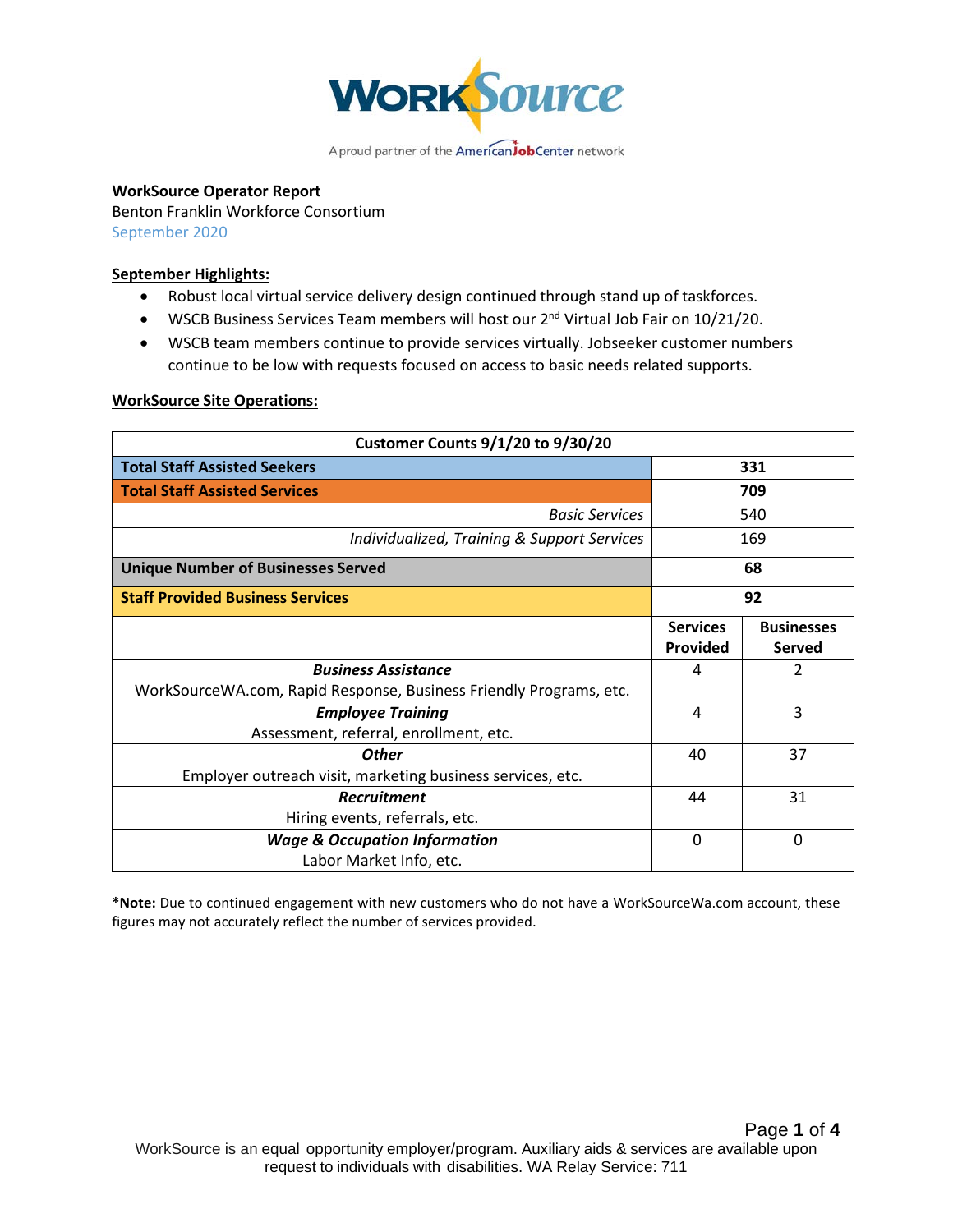



47 survey responses received *(14% response rate):* 

- Of the customers who responded, 98% received the assistance/information needed; 98% will refer family and friends.
- Positive feedback:
	- o "Erin helped me by phone from her home , who could ask for more? She is calm and knowledgeable forthright and Patient,knows people I know and is wanting to only help ,,, can I work for her?"
	- o "Thank you, I feel more confident looking for work, looking forward to more classes"
	- o "Absolutely amazing experience. Thank you so much for all of your absolutely wonderful and professional help. Amazing."
- Feedback informing improvements:

| <b>Customer Concern</b>                                          | Improvement                                                                                                                                                                                                                                              |
|------------------------------------------------------------------|----------------------------------------------------------------------------------------------------------------------------------------------------------------------------------------------------------------------------------------------------------|
| "It was very scripted and the presenter just read<br>the slides" | As facilitators get more practice with new<br>curriculum, presenting will become more natural.<br>Creation of new workshops is also allowing us to<br>identify the best staff fit for the curriculum based<br>upon expertise and professional interests. |
| "I signed up for some classes and did not get<br>invites."       | We have been troubleshooting email issues with<br>customers and verifying calendar invitation<br>content for accuracy to ensure registrations are<br>received                                                                                            |

- Negative feedback:
	- $\circ$  "The connection was constantly breaking up but I live 6-8hrs away so that would probably do it."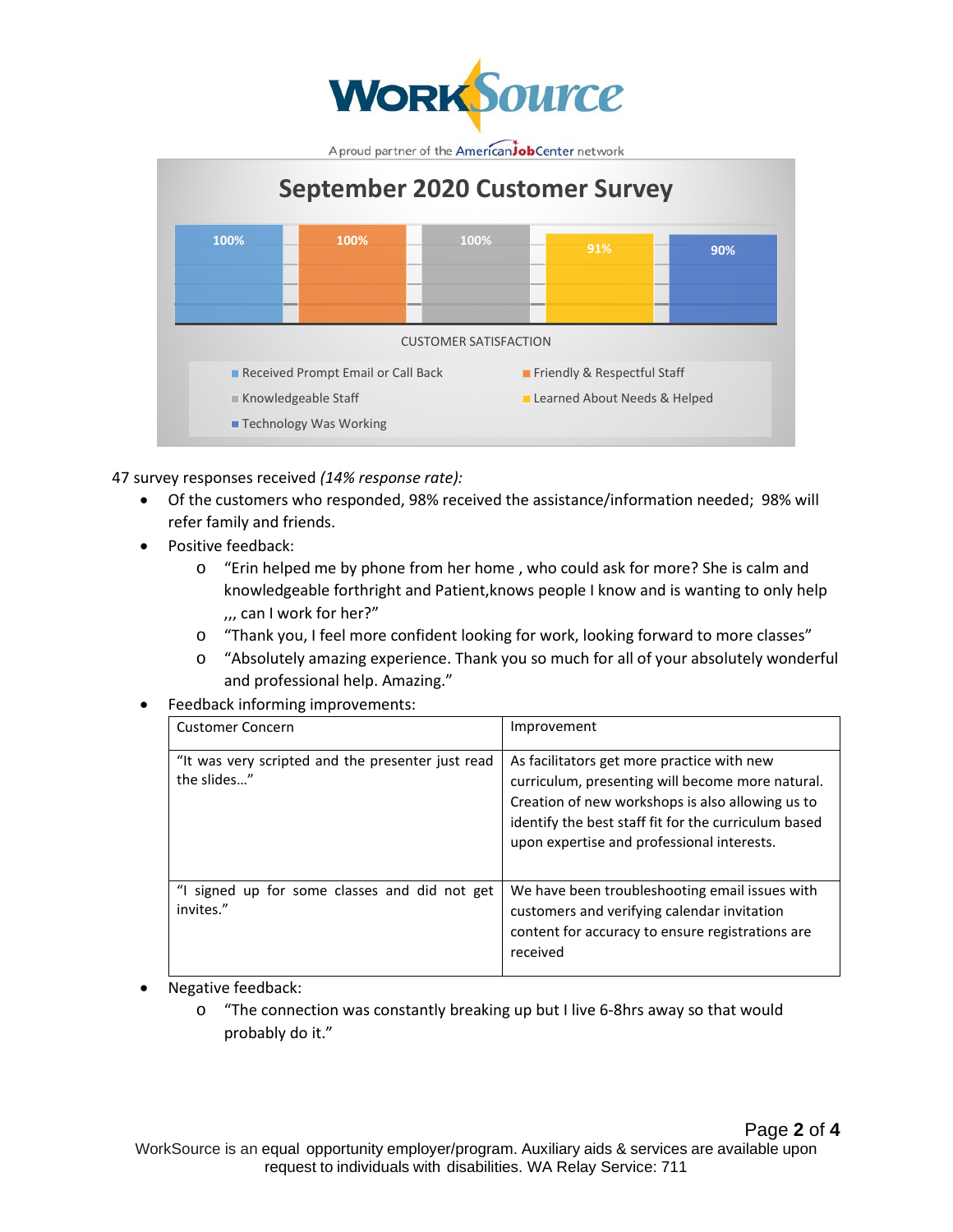

# **Service Delivery**

# **Career Services:**

- The WSCB Integration Plan draft was created and reviewed by system leaders via the WSCB Leadership quarterly meeting. All partners expressed support and committed to moving the plan forward.
- First steps of the integration plan were implementing, starting by standing up taskforces to address immediate service delivery needs, including virtual group services, assessment redesign, and customer outreach. New service delivery options will be available October 5, 2020.
- WSCB launched an assessment of community needs the  $2^{nd}$  week of September to learn of service delivery options which are desired by our customers. These results informed the work of our taskforces, including creation of a subgroup of the Group Services Taskforce, called Flip Phone. This group will identify service delivery options for customers with access to technology, who are currently using a phone to connect to resources, including employment.
- Career assessment redesign continued from PY19, resulting in creation of a final portfolio of assessments to be offered to customers seeking assistance in job search and career transition.
- Creation of a team charter draft is underway to facilitate standing up our first functional team at WSCB under WIOA: our Guest Resource Specialists Team, who will provide basic career services.
- The end of September marked the wrap up of a second outreach campaign to customers who have received Unemployment Insurance benefits for 20 weeks or more. Debrief will be held on 10/5; kickoff of a quarterly campaign to will also occur.
- Review and revision of the WSCB Customer Satisfaction survey by the Barriers and Access Solutions Committee to increase customer response rate and actionable feedback. The new survey will launch in October and features fewer, more targeted questions. The Accessibility Subcommittee will be working together to reach out to customers should our response rate fall below 20% in an effort to gain access to meaningful feedback to inform service delivery.
- In preparation for annual complaint/concern policy training, WSCB leadership and a group of staff are reviewing our current process map to streamline processing. This work is being completed with our BFWDC EO Officer, who is providing technical/compliance based support.

### **Business Services:**

- The team will hold our 2<sup>nd</sup> Virtual Job Fair on 10/21 from 10am-2pm. The event focus will be on local business with current hiring needs, so will include employers from all local sectors.
- Creation of a presentation introducing the members of the Business Services Team and outlining the work they do was completed; this presentation is customizable, allowing the team to share who they are, the work they do, and the resources available to our community.
- Transition in testing platform used by local businesses to screen final candidates, resulted in an opportunity to discuss additional ways to connect with our Business Services Team, to increase referrals of qualified candidates, and to support ongoing professional development of the current workforce.